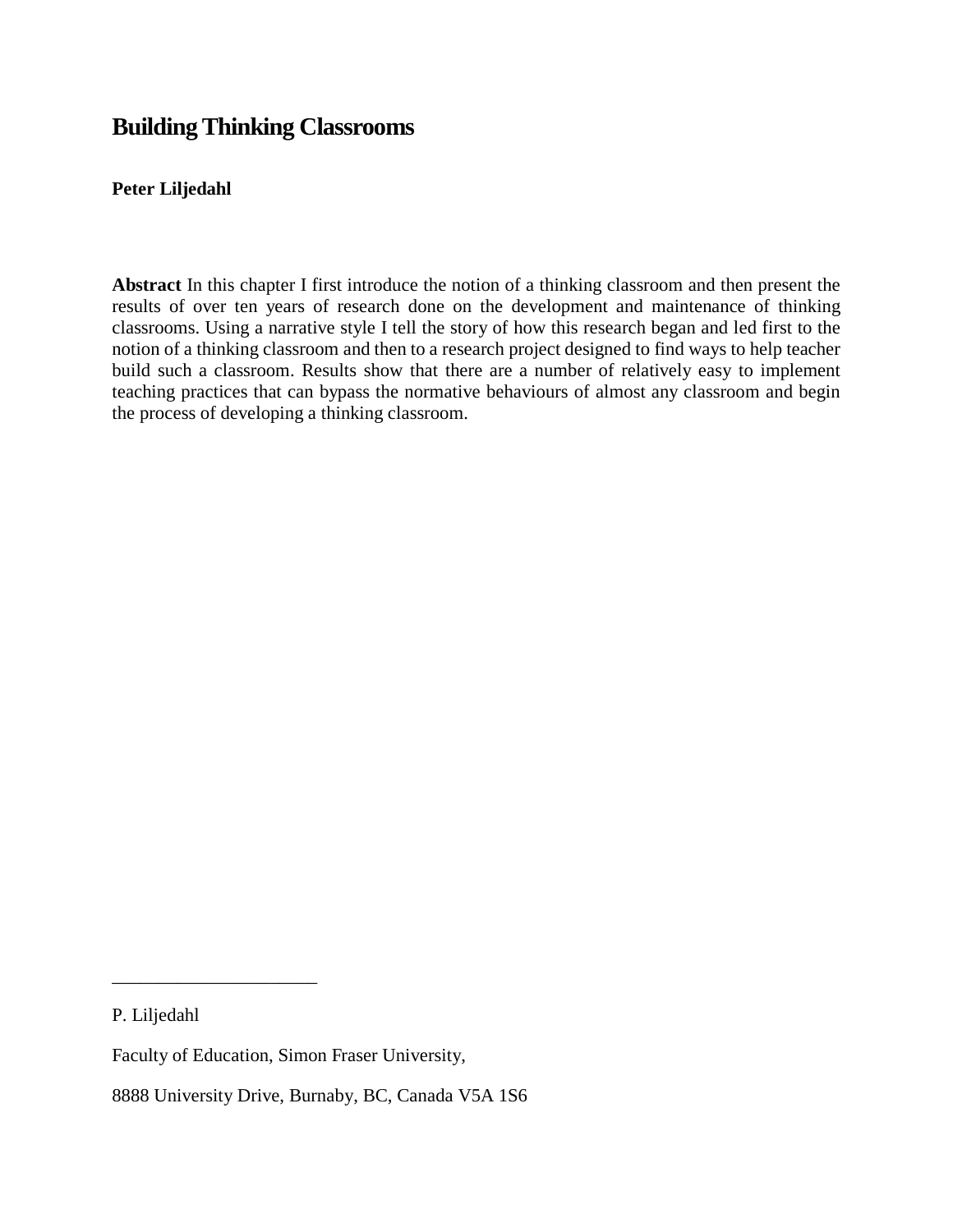e-mail: [liljedahl@sfu.ca](mailto:liljedahl@sfu.ca)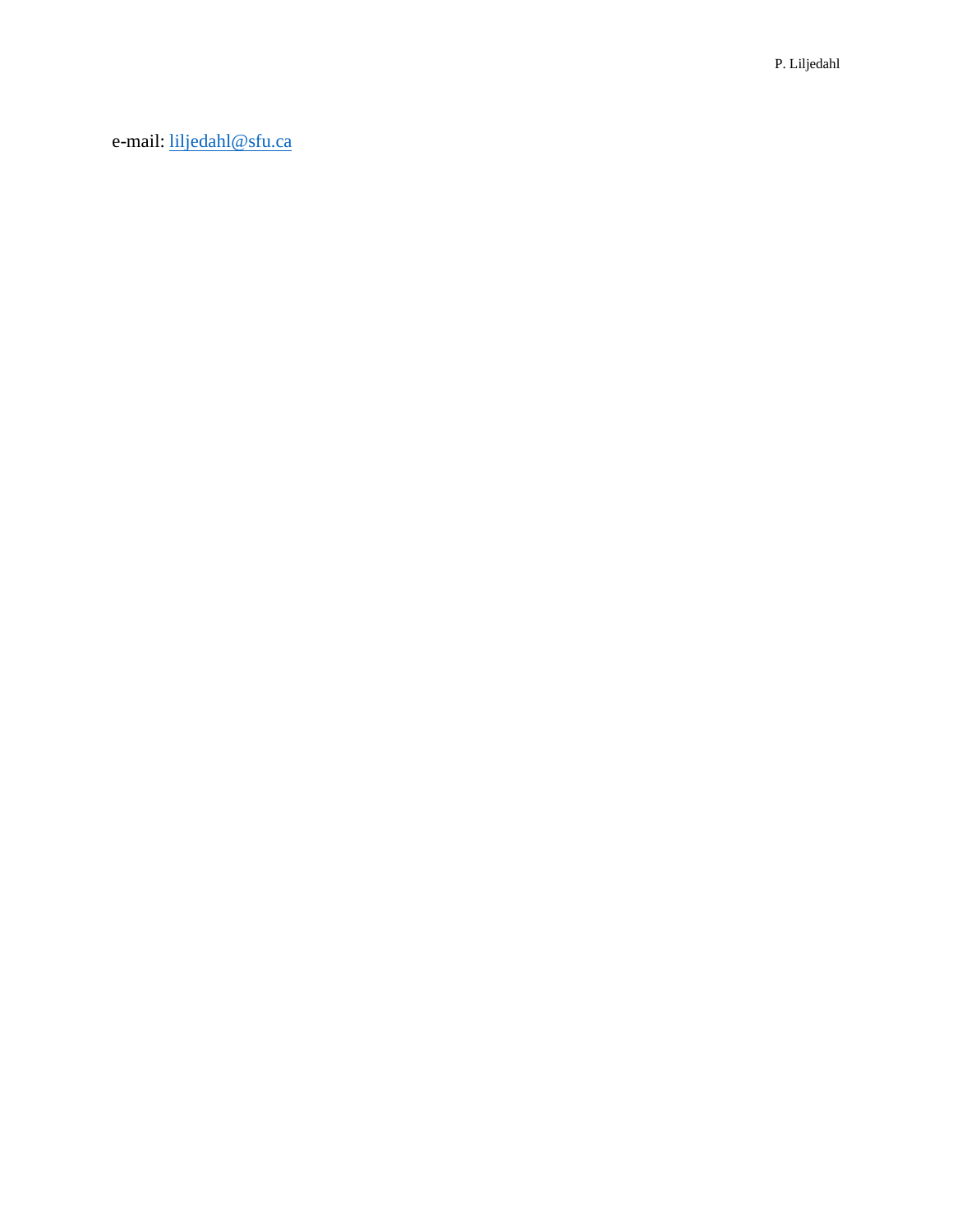## **Motivation**

My work on the research presented in this chapter began over 10 years ago when I spent a three days observing June try to implement problem solving in her grade 8 mathematics class. What I observed was not good. The students gave up almost as soon as a problem was presented to them. There was some work attempted when June was close by and encouraging the students, but as soon as she left the trying stopped. At the end of the three days June and I agreed that our efforts were not working for this class. But I wanted to understand why. So, I stayed on for a week and just watched June teach her mathematics classes using her normal practice.

After three days of observing June's normal classroom routines I began see what was going on. That the students were lacking in effort was immediately obvious, but what took time to manifest was the realization that what was missing in this classroom was that the students were not thinking. More alarming was that June's teaching was predicated on an assumption that the students either could not, or would not, think. The classroom norms (Yackel & Rasmussen, 2002) that had been established in June's class had resulted in, what I now refer to as, a non-thinking classroom. Once I realized this I proceeded to visit other mathematics classes – first in the same school and then in other schools. In each class I saw the same basic behaviour – an assumption, implicit in the teaching, that the students either could not or would not think. Under such conditions it was unreasonable to expect that students were going to be able to spontaneously engage in problem solving.

What was missing for these students, and their teachers, was a central focus in mathematics on thinking. The realization that this was absent in so many classrooms that I visited motivated me to find a way to build, within these same classrooms, a culture of thinking, both for the student and the teachers. I wanted to build, what I now call, a *thinking classroom* – "a classroom that is not only conducive to thinking but also occasions thinking, a space that is inhabited by thinking individuals as well as individuals thinking collectively, learning together, and constructing knowledge and understanding through activity and discussion" (Liljedahl, 2016a, p.364).

## **Early Efforts**

Classroom norms, once established, are difficult to change (Yackel & Rasmussen, 2002). My early efforts to build thinking classrooms revealed that even when a teacher is motivated to get their students to think, their initial efforts to do so are rarely rewarded by comparable changes in their behaviour. Quite the opposite, many of the teachers I was working with were met with resistance and complaints when they tried to make changes to their practice.

From these experiences I realized that if I wanted to build thinking classrooms – to help teachers to change their classrooms into thinking classrooms – I needed a set of tools that would allow teachers to bypass any existing classroom norms. These tools needed to be easy to adopt and have the ability to provide the space for students to engage in thinking unencumbered by their rehearsed tendencies and approaches when in their mathematics classroom.

This realization moved me to begin a program of research that would explore both the elements of thinking classrooms and the traditional elements of classroom practice that block the development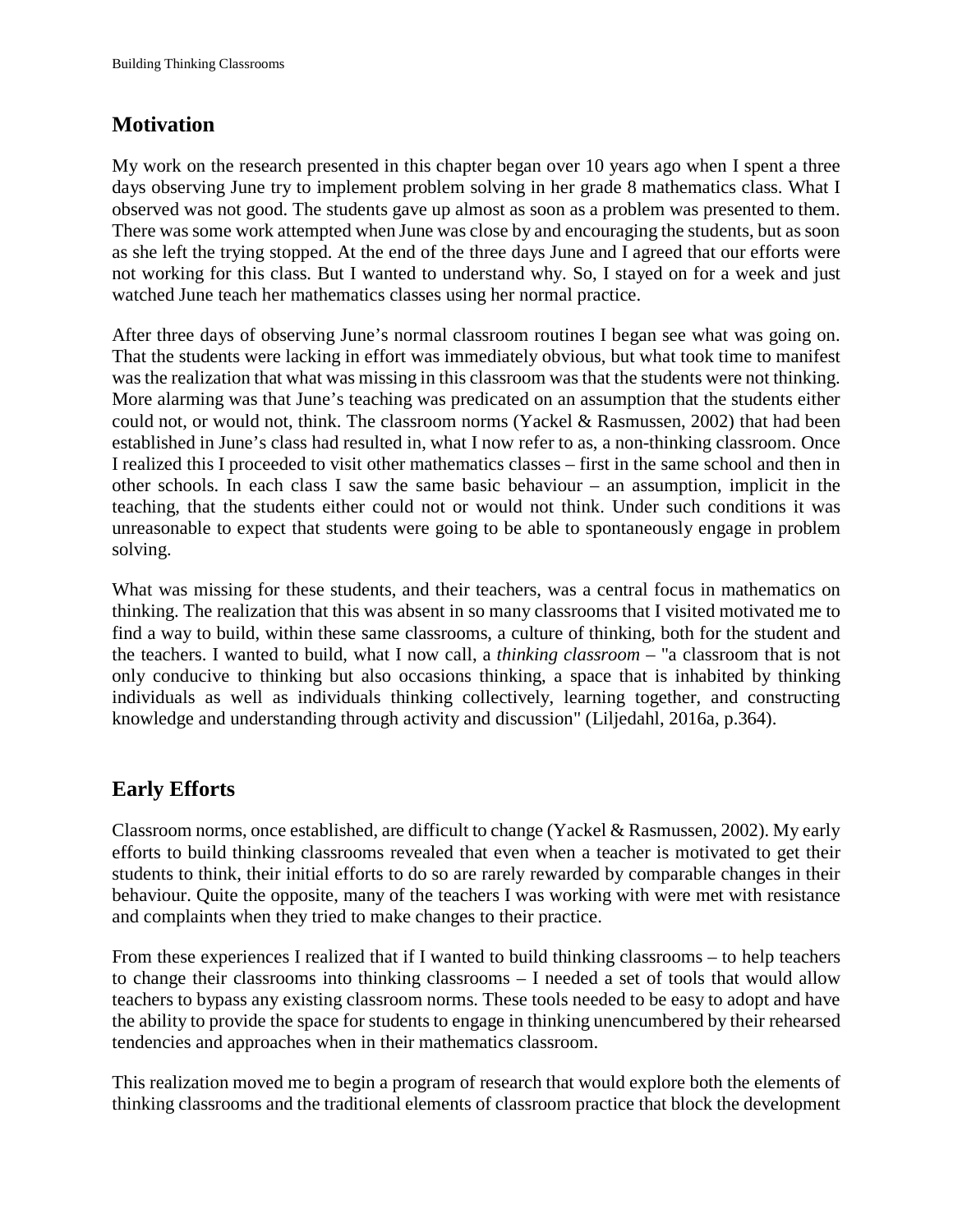and sustainability of thinking classrooms. I wanted to find a collection of teacher practices that had the ability to break students out of their classroom normative behaviour – practices that could be used by teacher that had previously entrenched the classroom norms that now needed to be broken.

## **In Pursuit of Thinking Classrooms**

My research to find the elements and teaching practices that foster, sustain, and impeded thinking classrooms has been ongoing for over ten years. I initially explored my own teaching, as well as the practices of more than 40 classroom mathematics teachers. From this emerged a set of 11 elements that were found to permeate mathematics classroom practice – elements that account for most of whether or not a classroom is a thinking or a non-thinking classroom. These 11 elements of mathematics teaching became the focus of my research. They are:

- 1. the type of tasks used, and when and how they are used;
- 2. the way in which tasks are given to students;
- 3. how groups are formed;

 $\overline{a}$ 

- 4. student work space while they work on tasks;
- 5. room organization, both in general and when students work on tasks;
- 6. how questions are answered when students are working on tasks;
- 7. the ways in which hints and extensions are used while students work on tasks;
- 8. the autonomy students have while working on tasks;
- 9. when and how a teacher levels<sup>[1](#page-3-0)</sup> their classroom during or after tasks;
- 10. the ways in which students record notes;
- 11. and assessment, both in general and when students work on tasks.

June's class, as determined earlier, was not a thinking classroom:

- 1. practice tasks were given after she had done a number of worked examples;
- 2. students either copied these from the textbook or from a question written on the board;
- 3. students had the option to self-group to work on the homework assignment when the lesson portion of the class was done;
- 4. students worked at their desks writing in their notebooks;
- 5. students sat in rows with the students' desk facing the board at the front of the classroom;
- 6. students who struggled were helped individually through the solution process, either part way or all the way;
- 7. there were no hints, only answers, and an extension was merely the next practice question on the list;
- 8. students had little to no autonomy in how they engaged in tasks, usually work sheets or work out of the textbook;

<span id="page-3-0"></span><sup>&</sup>lt;sup>1</sup> Levelling (Schoenfeld, 1985) is a term given to the act of closing of, or interrupting, students' work on tasks for the purposes of bringing the whole of the class (usually) up to certain level of understanding. It is most commonly seen when a teacher ends students work on a task by showing how to solve the task.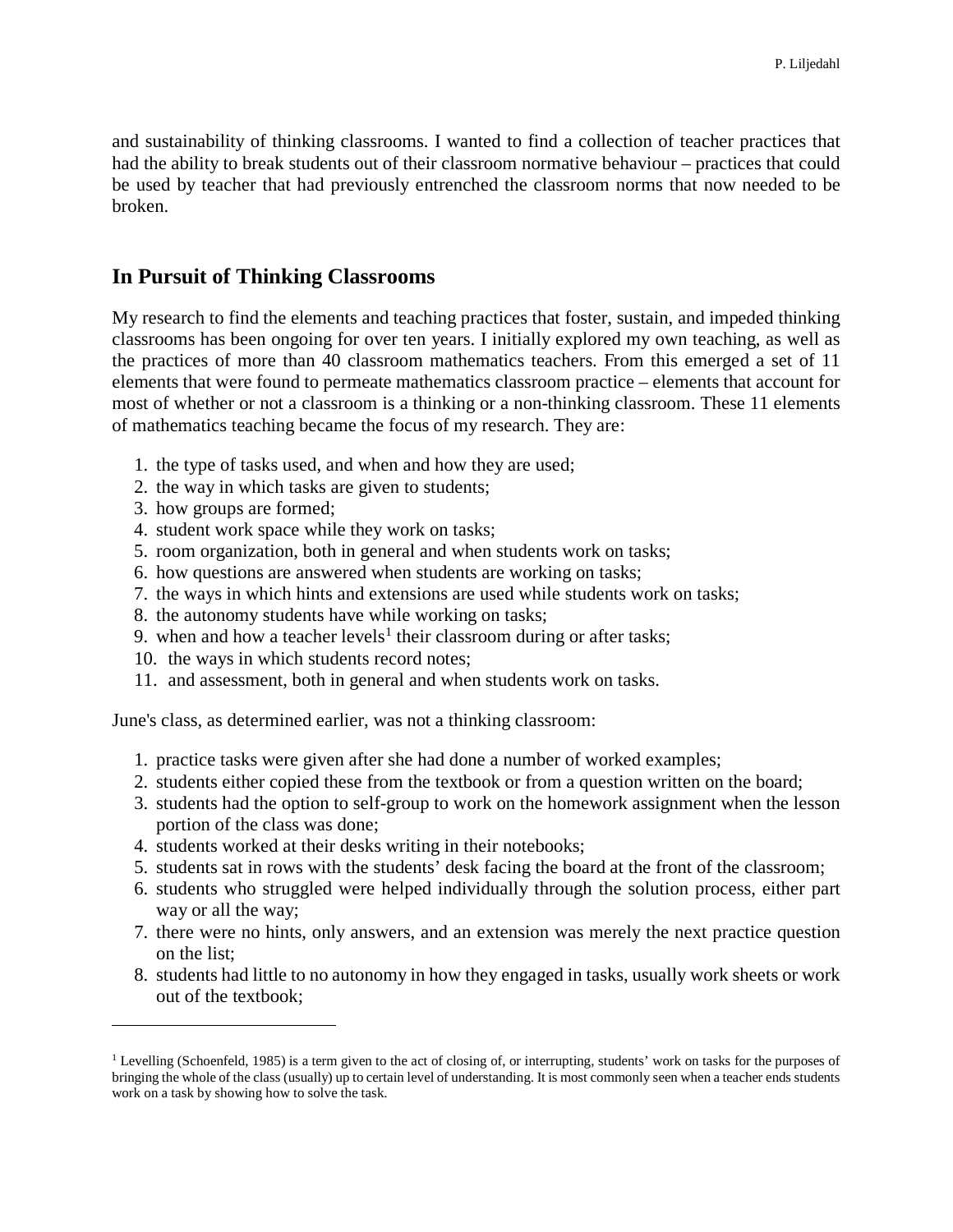- 9. when "enough time" time had passed June would demonstrate the solution on the board, sometimes calling on "the class" to tell her how to proceed;
- 10. students wrote down what June wrote on the board at the front of the room;
- 11. and assessment was always through individual quizzes and test.

Each of these elements were something that needed exploring and experimentation. Many were steeped in tradition and classroom norms (Yackel & Rasmussen, 2002). As such, research into each of these was done using design-based methods (Cobb, Confrey, diSessa, Lehrer, & Schauble, 2003; Design-Based Research Collective, 2003) within my own teaching practice as well as the practices of more than 400 teachers participating in a variety of professional development opportunities. This approach allowed me to vary the teaching around each of the elements, either independently or jointly, and to measure the effectiveness of that method for building and/or maintaining a thinking classroom. Results fed recursively back into teaching practice, each time leading either to refining or abandoning what was done in the previous iteration.

The challenge, however, was to figure out how to shift a teaching practice when it was determined that a particular teaching method needed to be abandoned. Early results indicated that small shifts in practice, in these circumstances, did little to shift the behaviours of the class as a whole. Larger, more substantial shifts were needed. These were sometimes difficult to conceptualize. In the end, a contrarian approach was adopted. That is, when a teaching method around a specific element needed to be abandoned, the new approach to be adopted was, as much as possible, the exact opposite to the practice that had shown to be ineffective for building or maintaining a thinking classroom. For example, when sitting showed to be ineffective, we tried making the students stand. When leveling to the top failed we tried levelling to the bottom. When answering questions proved to cause learned helplessness we stopped answering questions. Each of these approaches then needed further refinement through the iterative design-based research approach, but it gave good starting points for this process.

## **Results**

Through this process a number of results eventually began, at first slowly, to emerge. In what follows I will present, in brief, the results of the research done on each of these eleven elements and discuss how they hold together as a framework to build and maintain thinking classrooms.

#### **1. The type of tasks used**

Lessons need to begin with good problem solving tasks. In the beginning of the school year, or when first attempting to transform a classroom, these tasks are highly engaging, non-curricular, collaborative tasks that drive students to want to talk with each other as they try to solve them (Liljedahl, 2008). After a period of time (usually 2-3 weeks) these should gradually be replaced with curricular problem solving tasks that permeate the entirety of the lesson and emerge rich mathematics (Schoenfeld, 1985) that can be linked to the curriculum content to be 'taught' that day. These curricula tasks can simply be questions from the textbook provided they are new to the students and present something that is problematic for them.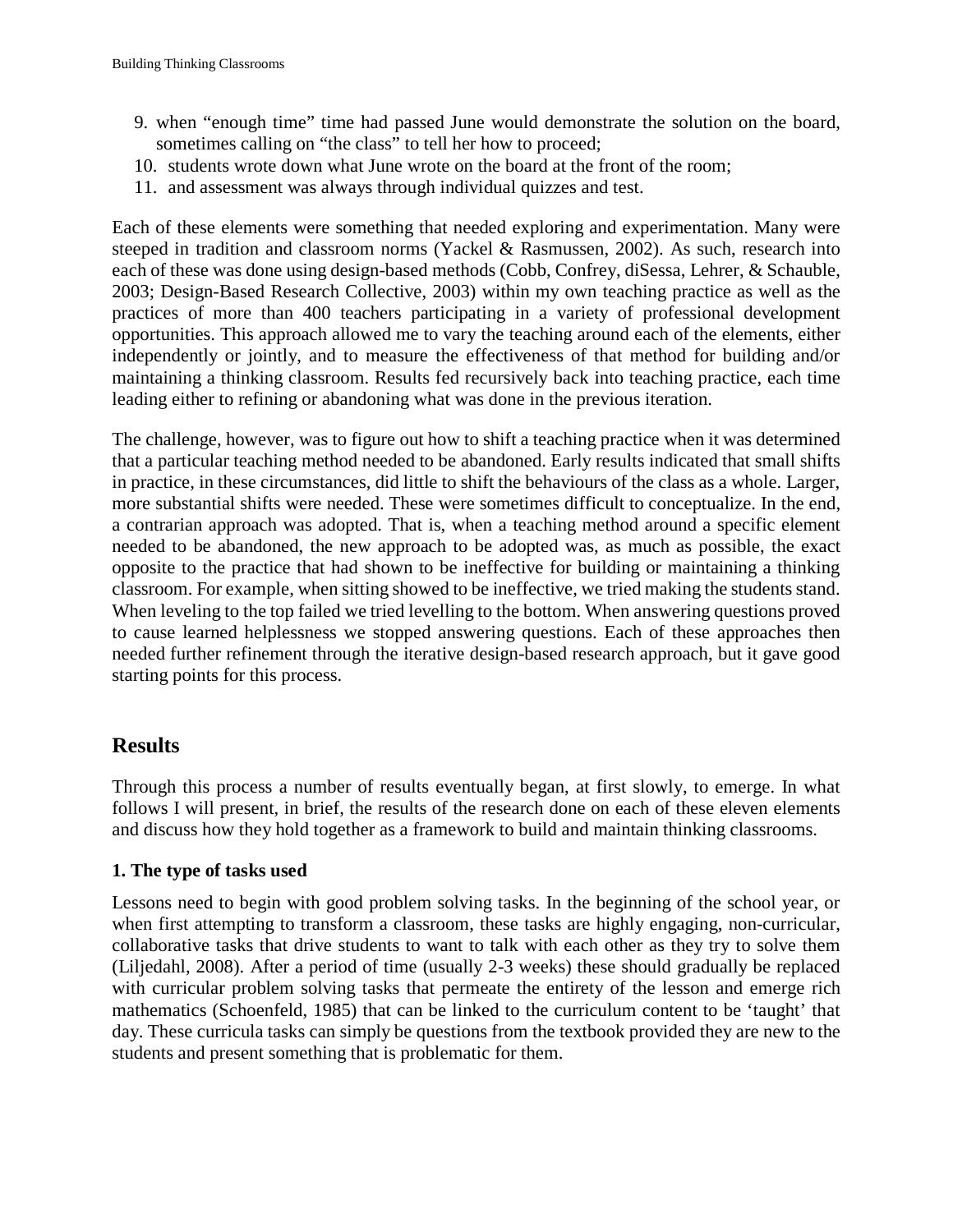### **2. How tasks are given to students**

As much as possible, tasks need to be given orally. If there are data, diagrams, or long expressions needed these can be provided on paper or projected on the wall, but the instructions pertaining to the activity of the task need to be given orally. This very quickly drives the groups to discuss what is being asked, focuses groups on the mathematics, and reduces the urge to individually decode instructions on a page.

### **3. How groups are formed**

Grouping and regrouping needs to be frequent and visibly random. Ideally, at the beginning of every class a visibly random method is used to create groups of 2-3 students who will work together for the duration of the class. These groups will work together on any assigned problem solving tasks, sit together or stand together during any group or whole class discussions. Frequent randomization will fundamentally transform the social structure of the classroom within three weeks (Liljedahl, 2016a, 2016b, 2014) and build the type of community needed to autonomously maintain a thinking classroom.

#### **4. Student work space**

The work on these aforementioned tasks needs to be done with groups standing and working on vertical non-permanent surfaces such as whiteboards, blackboards, or windows. This makes visible all work being done, not just to the teacher but to the groups doing the work. To facilitate discussion, there is only one felt pen or piece of chalk per group. The use of vertical non-permanent surfaces will increase eagerness to start, increase discussion, participation, and perseverance amongst the group members, and facilitate the mobility of knowledge between groups (Liljedahl, 2016a, 2016b).

#### **5. Room organization**

The classroom needs to be de-fronted. The teacher must let go of one wall of the classroom as being the designated teaching space that all desks are oriented towards. The teacher needs to address the class from a variety of locations within the room and, as much as possible, use all four walls of the classroom. It is best if desks are placed in a random configuration around the room, and away from the walls.

#### **6. How questions are answered**

It turns out that students only ask three types of questions: (1) proximity questions – asked when the teacher is close; (2) stop thinking questions – most often of the form "is this right" or "will this be on the test"; and (3) keep thinking questions – questions that students ask so they can get back to work. Only the third of these types should be answered. The first two need to be acknowledged, but not answered.

#### **7. How hints and extensions are used**

Once a thinking classroom is established, it needs to be nurtured. Student engagement should be maintained through the teacher's judicious and timely use of hints and extensions (Liljedahl, 2016a, 2016c, in press). Flow (Csíkszentmihályi 1996, 1990) is a good framework for thinking about this.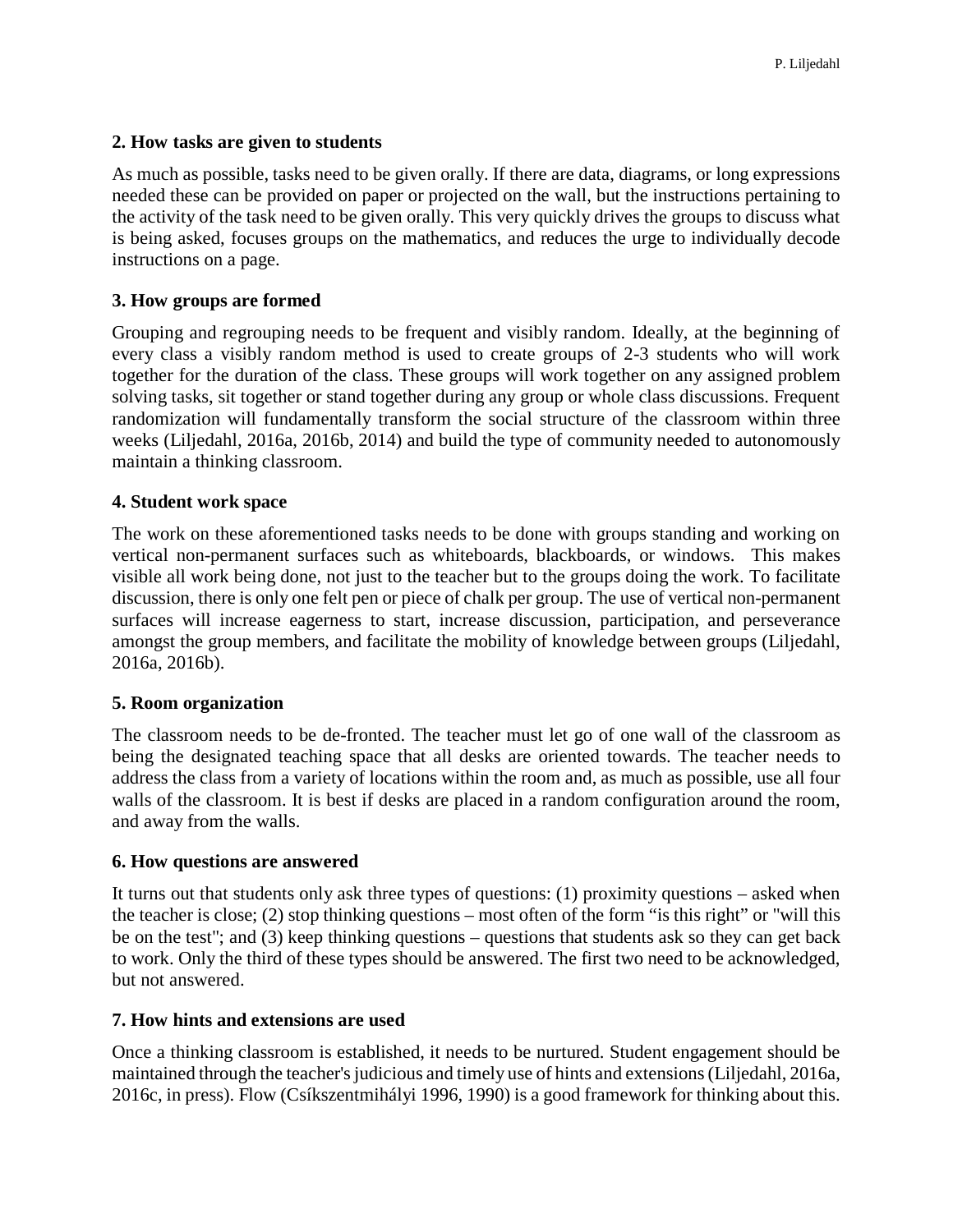Hints and extensions need to be given so as to keep students in a perfect balance between the challenge of the current task and their abilities in working on it. If their ability is too high the risk is they get bored. If the challenge is too great the risk is they become frustrated.

## **8. Student autonomy**

Providing of hints and extensions in a timely fashion is difficult when there are 10-12 groups in the class. If students have autonomy to interact with other groups, however, they will manage much of this on their own as they use each other to provide help when they are stuck and to seek increased challenge when they are done (Liljedahl, in press). Simply providing this autonomy is not enough, however. Students need to be shown that this autonomy exists, and feel its value. As such, the teacher needs to build autonomy by deliberatively push students towards other groups when they are stuck or need an extension.

## **9. When and how a teacher levels their classroom**

Levelling needs be done to the bottom. When every group has passed a minimum threshold the teacher should pull the students together to debrief what they have been doing. At this time the teacher will either go over one or more of the students' solutions or work through a new problem together with the class as a whole. This helps reify and formalize the work the students have been doing and should constitutes the 'lesson' for that particular class.

## **10. Student notes**

After the levelling has occurred students need to write some notes for themselves. These notes should be based on the work that is already existing on the boards and can come from their own work, another group's work, or a combination of work from many groups. As part of the levelling process teachers can highlight particular parts of the work that is on the boards, but it is important that the students select themselves, and synthesize and reorganize notes on their own. Students younger than grade 8 will need guidance as to what to write down.

### **11. Assessment**

Assessment in a thinking classroom needs to be mostly about the involvement of students in the learning process through efforts to communicate with them where they are and where they are going in their learning. It needs to honour the activities of a thinking classroom through a focus on the processes of learning more so than the products, and it needs to include both group work and individual work (Liljedahl, 2010).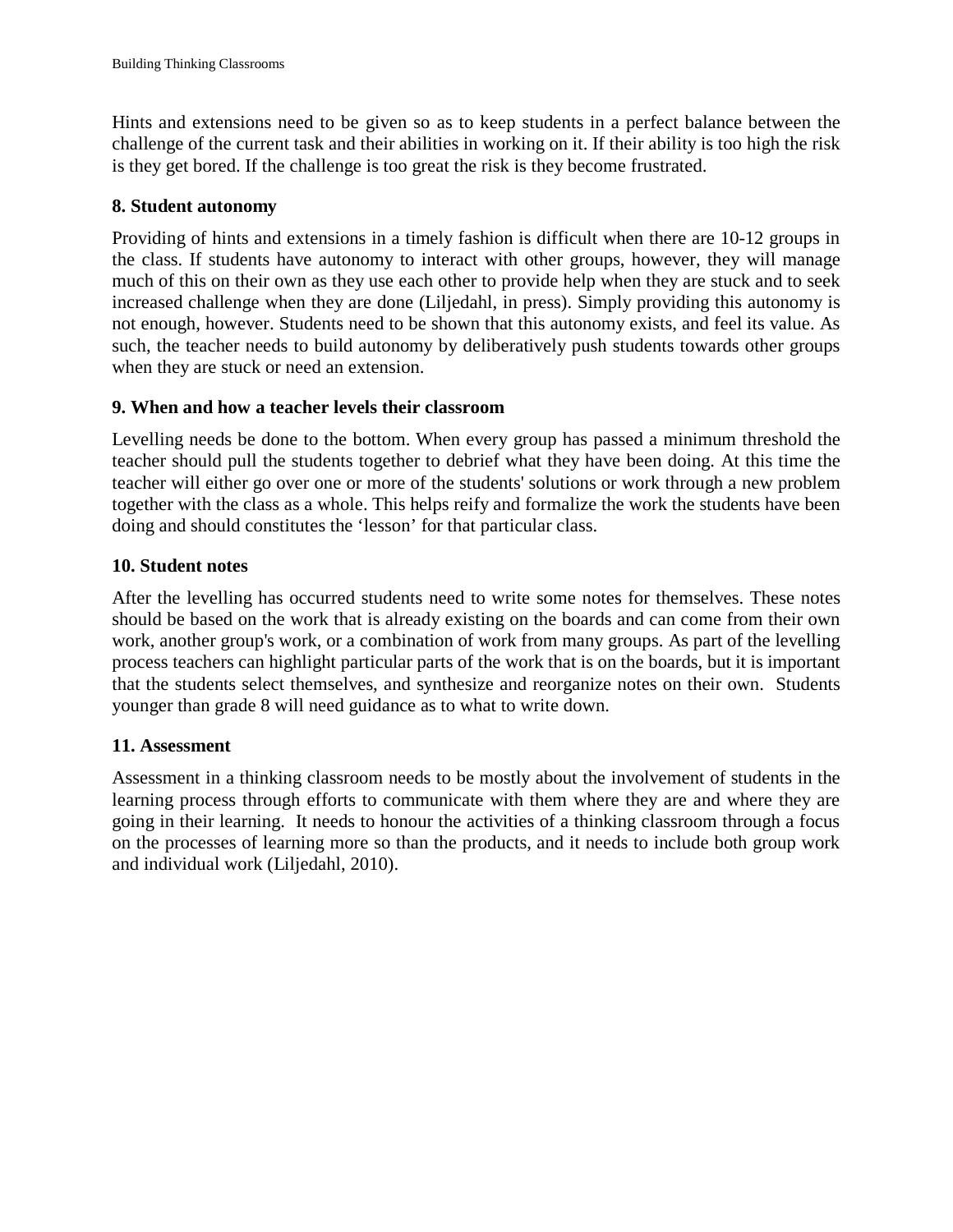## **Taken Together**

This research also showed that these are not all equally impactful or purposeful in the building and maintenance of a thinking classroom. Some of these are blunt instruments capable of leveraging significant changes while others are more refined, used for the fine-tuning and maintenance of a thinking classrooms. Some are necessary precursors to others. Some are easier to implement by teachers than others while others are more nuanced, requiring great attention and more practice as a teacher. And some are better received by students than others. From the whole of these results emerged a three tier hierarchy that represent, not only the bluntness and ease of implementation, but also an ideal chronology of implementation (see table 1).

| <b>Stage One</b>                                                                                 | <b>Stage Two</b>                                                                                                        | <b>Stage Three</b>                                                                                                                            |
|--------------------------------------------------------------------------------------------------|-------------------------------------------------------------------------------------------------------------------------|-----------------------------------------------------------------------------------------------------------------------------------------------|
| begin lessons with tasks<br>form visibly random groups<br>use vertical non-permanent<br>surfaces | use oral instructions<br>$\bullet$<br>defront the classroom<br>answer only keep thinking<br>questions<br>build autonomy | • level to the bottom<br>• use hints and extensions to<br>manage flow<br>use assessment as<br>communication<br>use mindful notes<br>$\bullet$ |
| <b>bluntness</b>                                                                                 |                                                                                                                         |                                                                                                                                               |
| difficulty of implementation                                                                     |                                                                                                                         |                                                                                                                                               |
|                                                                                                  |                                                                                                                         |                                                                                                                                               |

**Table 1**: Eleven elements as chronologically implemented

These stages can be envisioned as a set of cycles working in sequence and together to build a thinking classroom (see figure 1).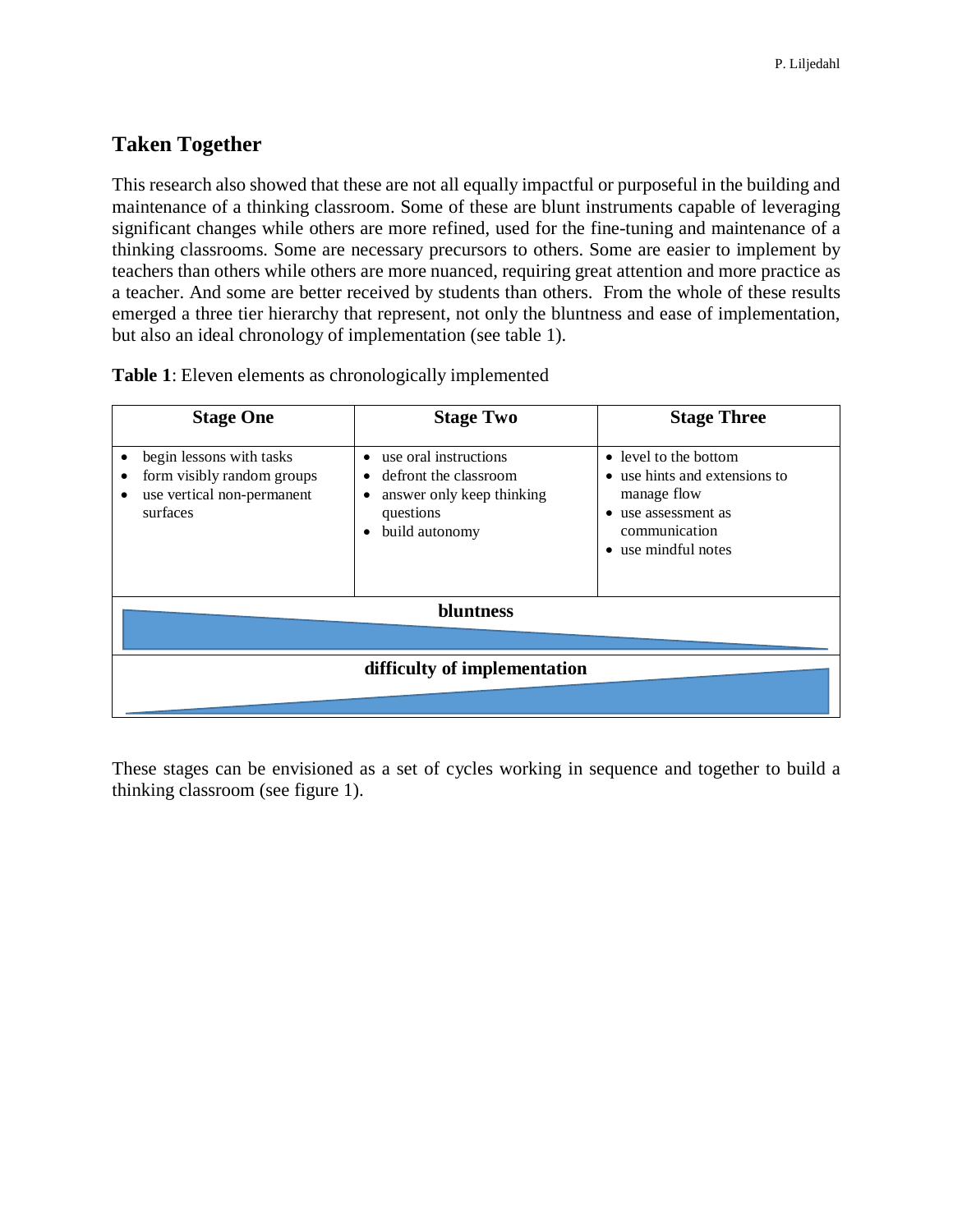

**Figure 1**: The eleven tools organized into discrete cycles

Since their emergence, these eleven tools and the aforementioned stages, have been used to successfully build thinking classrooms in over 600 mathematics classrooms from kindergarten to grade 12 (Liljedahl, 2016a).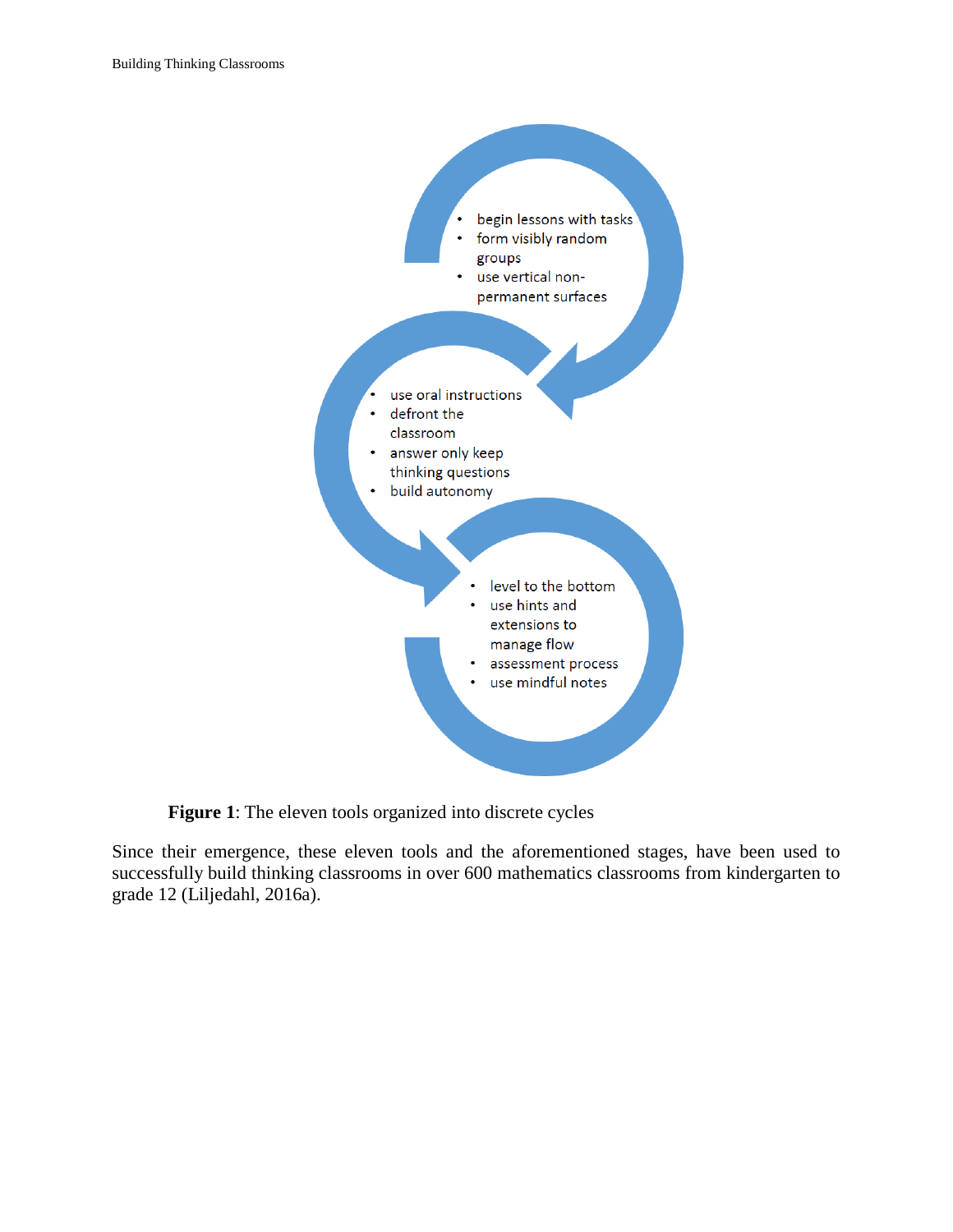#### **References**

- Cobb, P., Confrey, J. diSessa, A., Lehrer, R. and Schauble, L. (2003). Design Experiments in Educational Research. *Educational Researcher, 32*(1) 9-13.
- Csíkszentmihályi, M. (1996). *Creativity: Flow and the psychology of discovery and invention*. New York, NY: HarperCollins Publishers.
- Csíkszentmihályi, M. (1990). *Flow: The Psychology of Optimal Experience*. New York, NY: Harper & Row.
- Design-Based Research Collective. (2003). Design-based research: An emerging paradigm for educational inquiry. *Educational Researcher, 32*(1), 5-8, 35-37.
- Liljedahl, P. (2016a). Building thinking classrooms: Conditions for problem solving. In P. Felmer, J. Kilpatrick, & E. Pekhonen (eds.), *Posing and Solving Mathematical Problems: Advances and New Perspectives.* (pp. 361-386). New York, NY: Springer.
- Liljedahl, P. (2016b). Classroom Practices for Supporting Problem Solving. Paper Presented in TSG #19 (Problem Solving) at ICME 13. Hamburg, Germany.
- Liljedahl, P. (2016c). Flow: A Framework for Discussing Teaching. C. Csíkos, A. Rausch, & J. Szitányi (eds.), *Proceedings of the 40th Conference of the International Group for the Psychology of Mathematics Education, Vol. 3.* (pp. 203-210). Szeged, Hungary: PME.
- Liljedahl, P. (in press). On the edges of flow: Student problem solving behavior. In S. Carreira, N. Amado, & K. Jones (eds.), Broadening the scope of research on mathematical problem solving: A focus on technology, creativity and affect. New York, NY: Springer.
- Liljedahl, P. (2014). The affordances of using visibly random groups in a mathematics classroom. In Y. Li, E. Silver, & S. Li (eds.), *Transforming Mathematics Instruction: Multiple Approaches and Practices*. (pp. 127-144). New York, NY: Springer.
- Liljedahl, P. (2010). The four purposes of assessment. *Vector, 2010*(2), 4-12.
- Liljedahl, P. (2008). The AHA! Experience: Mathematical Contexts, Pedagogical Implications. Saarbrücken, Germany: VDM Verlag.
- Schoenfeld, A. (1985). *Mathematical Problem Solving*. Orlando, FL: Academic Press.
- Yackel, E. & Rasmussen, C. (2002). Beliefs and Norms in the Mathematics Classroom. In G. Leder, E. Pehkonen, & G. Tӧrner (eds.) *Beliefs: A Hidden Variable in Mathematics Education?* (pp. 313-330). London: Kluwer Academic Publishing.